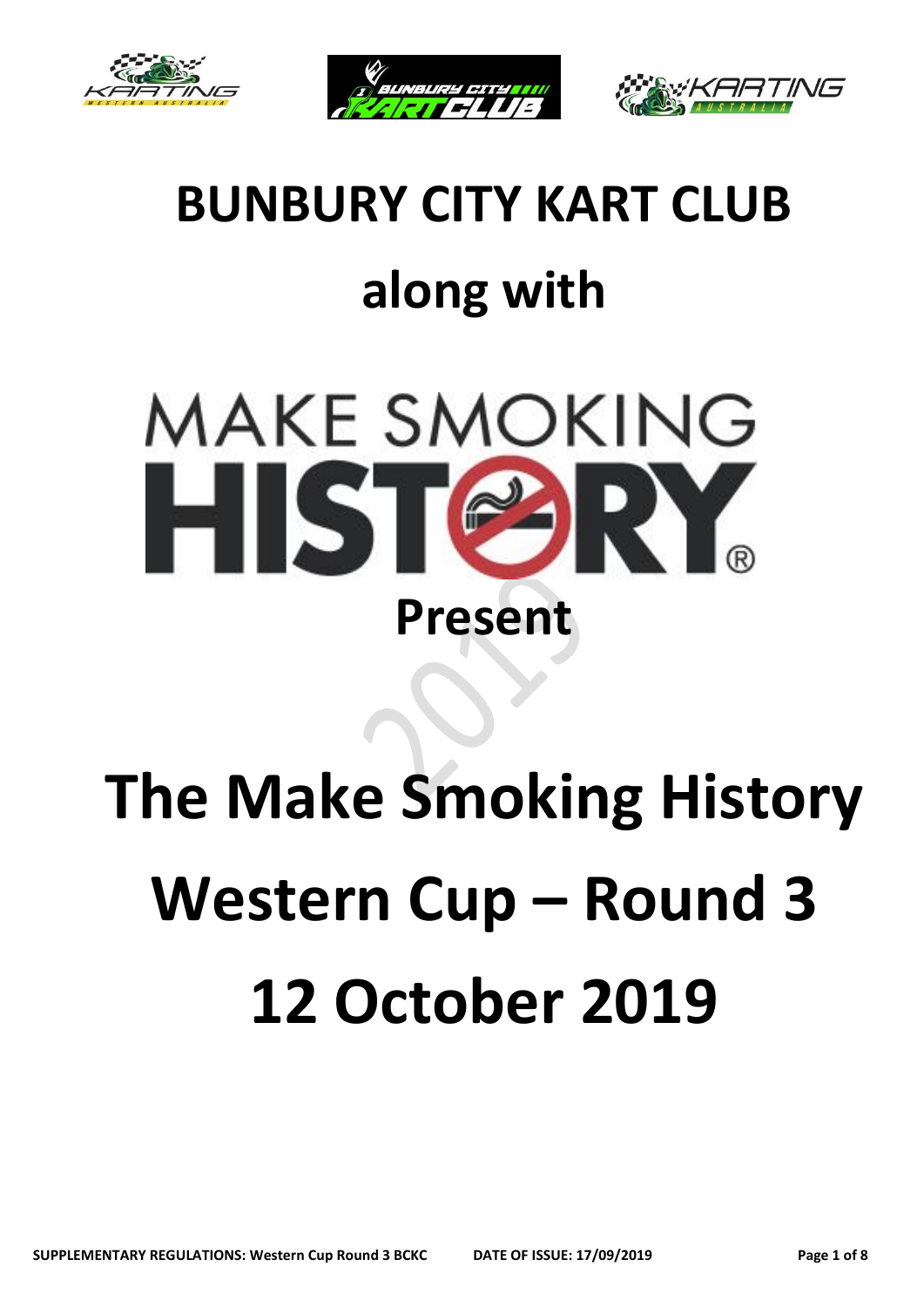





#### **SUPPLEMENTARY REGULATIONS**

#### **PERMIT NUMBER: 18/2019**

### **1. STANDARD REQUIREMENTS**

| <b>MEETING TITLE:</b><br>1.            |                                                                  | Make Smoking History 2019 Western Cup Round 3                                      |  |  |  |  |
|----------------------------------------|------------------------------------------------------------------|------------------------------------------------------------------------------------|--|--|--|--|
|                                        |                                                                  | Start: Saturday, 12 October 2019                                                   |  |  |  |  |
| DATE:<br>2.                            |                                                                  | End: Saturday, 12 October 2019                                                     |  |  |  |  |
|                                        |                                                                  | The Meeting will be held under the International Sporting Code of the FIA, and the |  |  |  |  |
| З.                                     | <b>ORGANISATION:</b>                                             | National Competition Rules of Karting Australia and the Western Australian State   |  |  |  |  |
|                                        |                                                                  | Regulations.                                                                       |  |  |  |  |
| 4.                                     | <b>MEETING STATUS:</b>                                           | <b>State Series</b>                                                                |  |  |  |  |
| 5.                                     | <b>ORGANISER: (This will normally be the Club or a Promoter)</b> |                                                                                    |  |  |  |  |
| 5.1.                                   | <b>Bunbury City Kart Club</b>                                    |                                                                                    |  |  |  |  |
| 5.2.                                   |                                                                  | Lot 505 South Western Highway, Davenport, Bunbury WA 6230                          |  |  |  |  |
| 5.3.                                   | 0428 680 710<br>Tel:                                             | Email:<br>admin@bckc.com.au                                                        |  |  |  |  |
| 6.                                     | <b>ORGANISING COMMITTEE:</b>                                     | Jo Leunen                                                                          |  |  |  |  |
|                                        | Include the names of at least 2 people who                       | Tayla Flynn                                                                        |  |  |  |  |
|                                        | make up the Organising Committee. Note: they                     | Peter Mortimer                                                                     |  |  |  |  |
|                                        | must not be Stewards of the Meeting.                             |                                                                                    |  |  |  |  |
|                                        | <b>OFFICIALS OF THE MEETING:</b>                                 |                                                                                    |  |  |  |  |
| 7.                                     |                                                                  | ESSENTIAL OFFICIALS (Ref: General Rules Chapter 7 Rule 4 - "Essential Officials")  |  |  |  |  |
|                                        | Stewards of the Meeting:                                         | Jo Maisey (Chief Steward)                                                          |  |  |  |  |
|                                        | (Minimum of 2 Stewards Required for                              | Yasmin Mitchell<br>Kayla Fraser                                                    |  |  |  |  |
| every Meeting)                         |                                                                  |                                                                                    |  |  |  |  |
| Clerk of the Course:                   |                                                                  | Renee Lane                                                                         |  |  |  |  |
| Chief Scrutineer:                      |                                                                  | Peter Allan                                                                        |  |  |  |  |
| Chief Timekeeper:                      |                                                                  | <b>Renee Davies</b>                                                                |  |  |  |  |
|                                        | <b>Emergency and Medical Services:</b>                           | <b>Response Medical</b>                                                            |  |  |  |  |
| 8.                                     | <b>OTHER OFFICIALS</b>                                           |                                                                                    |  |  |  |  |
| <b>Assistant Clerks Of The Course:</b> |                                                                  | Andrew Webster<br>John Wishart                                                     |  |  |  |  |
| Starter                                |                                                                  | Delcia Hubble                                                                      |  |  |  |  |
| Flag / Lights Marshal                  |                                                                  | <b>BCKC Member</b>                                                                 |  |  |  |  |
| <b>Grid Marshal</b>                    |                                                                  | <b>BCKC Member</b>                                                                 |  |  |  |  |
| <b>Bar Coding</b>                      |                                                                  | <b>BCKC Member</b>                                                                 |  |  |  |  |
| <b>Scales Marshal</b>                  |                                                                  | <b>BCKC Member</b>                                                                 |  |  |  |  |
| State Officials Co-Ordinator           |                                                                  | John Wishart                                                                       |  |  |  |  |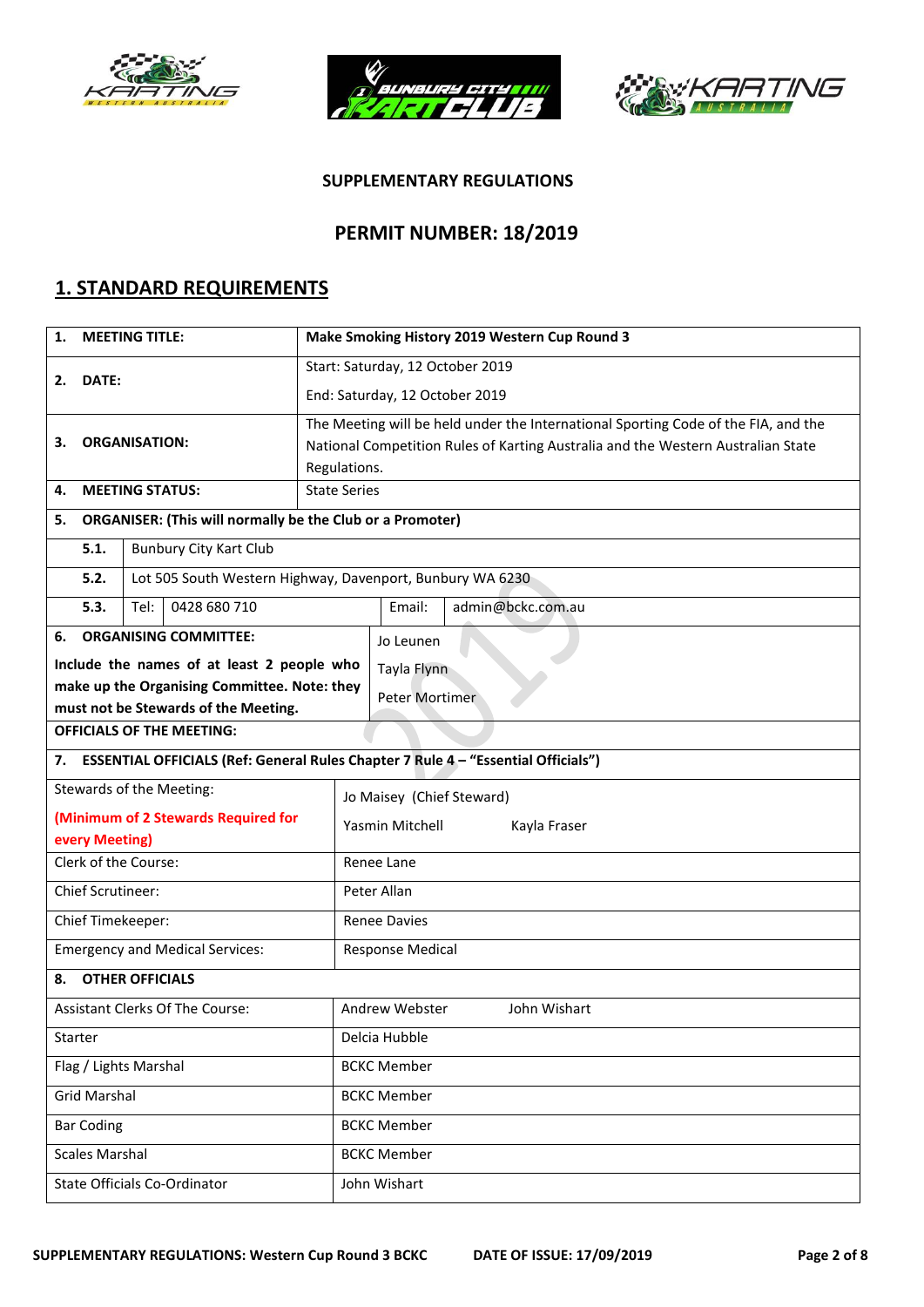





#### **9. CIRCUIT DETAILS**

| <b>Circuit Name:</b>              | <b>Bunbury City Kart Club</b>                             |
|-----------------------------------|-----------------------------------------------------------|
| <b>Circuit Address:</b>           | Lot 505 South Western Highway, Davenport, Bunbury WA 6230 |
| <b>Track Length:</b>              | 735 Metres                                                |
| <b>Direction Of Racing:</b>       | Anti Clockwise                                            |
| <b>Track Density:</b>             | 28                                                        |
| <b>Notice Board:</b>              | Adjacent to Out-grid, pit side of fence                   |
| <b>Stewards Office:</b>           | Adjacent to Out-grid                                      |
| <b>Mechanical Breakdown Lane:</b> | Will Not be in use at this Meeting.                       |
| Parc Fermé:                       | Adjacent to the grid                                      |

## **2. ADMINISTRATION**

| 1.                         | The Classes, Age and Weight Divisions listed below are permitted to Compete at this Meeting.<br>Class names as used in the 2019 Australian Karting Manual must be used. |                        |                                                                                            |                |  |  |
|----------------------------|-------------------------------------------------------------------------------------------------------------------------------------------------------------------------|------------------------|--------------------------------------------------------------------------------------------|----------------|--|--|
| <b>COMPETITION CLASSES</b> |                                                                                                                                                                         | <b>DIVISION/WEIGHT</b> | <b>COMPETITION CLASSES</b>                                                                 |                |  |  |
| Cadet 9                    |                                                                                                                                                                         | Single Division        | <b>TaG 125 Restricted</b>                                                                  | Senior Light   |  |  |
| Cadet 12                   |                                                                                                                                                                         | Single Division        | <b>TaG 125 Restricted</b>                                                                  | Senior Medium  |  |  |
| KA4                        |                                                                                                                                                                         | Junior Light           | <b>TaG 125 Restricted</b>                                                                  | <b>Masters</b> |  |  |
| KA3                        |                                                                                                                                                                         | Junior                 | <b>WA Open Performance</b>                                                                 | Senior         |  |  |
| KA3                        |                                                                                                                                                                         | Senior Light           | <b>TaG 125</b>                                                                             | Senior Light   |  |  |
| KA3                        |                                                                                                                                                                         | Senior Medium          | <b>TaG 125</b>                                                                             | Heavy          |  |  |
|                            |                                                                                                                                                                         |                        | Note: Consolidation of Class Rules (Competition Rules - Chapter 1, Rule 9) may be applied. |                |  |  |
| 2.                         | <b>ENTRIES</b>                                                                                                                                                          |                        |                                                                                            |                |  |  |
| 2.1.                       | <b>Entries Open:</b>                                                                                                                                                    | 9.00am 16/09/2019      |                                                                                            |                |  |  |
| 2.2.                       | <b>Pre-Entries Close:</b>                                                                                                                                               | 9.00pm 9/10/2019       |                                                                                            |                |  |  |
| 2.3.                       | <b>Late Entries Close:</b>                                                                                                                                              | 7.00pm 11/10/2019      |                                                                                            |                |  |  |
| 3.                         | <b>ENTRY FEE</b>                                                                                                                                                        |                        |                                                                                            |                |  |  |
| 3.1.                       |                                                                                                                                                                         |                        | The Entry Fee for each Class at this Meeting including GST and TDF Levy is as follows:     |                |  |  |
|                            | <b>Competition Class Name</b>                                                                                                                                           |                        | <b>Entry Fee</b>                                                                           |                |  |  |
| <b>All Classes</b>         |                                                                                                                                                                         |                        | \$80.00                                                                                    |                |  |  |
|                            | Second or Third Class Entered                                                                                                                                           |                        | \$65.00                                                                                    |                |  |  |
| 4.                         | <b>ENTRY PROCEDURE</b>                                                                                                                                                  |                        |                                                                                            |                |  |  |
| 4.1.                       | Each Entry for this Meeting may be made using the CMS as follows:                                                                                                       |                        |                                                                                            |                |  |  |
|                            | Log on to your driver information via http://www.karting.net.au/<br>$\bullet$                                                                                           |                        |                                                                                            |                |  |  |
|                            | Click on the licence and entries icon (top centre of the screen)<br>$\bullet$                                                                                           |                        |                                                                                            |                |  |  |
|                            | Click on the "Enter a Race Meeting" icon<br>$\bullet$                                                                                                                   |                        |                                                                                            |                |  |  |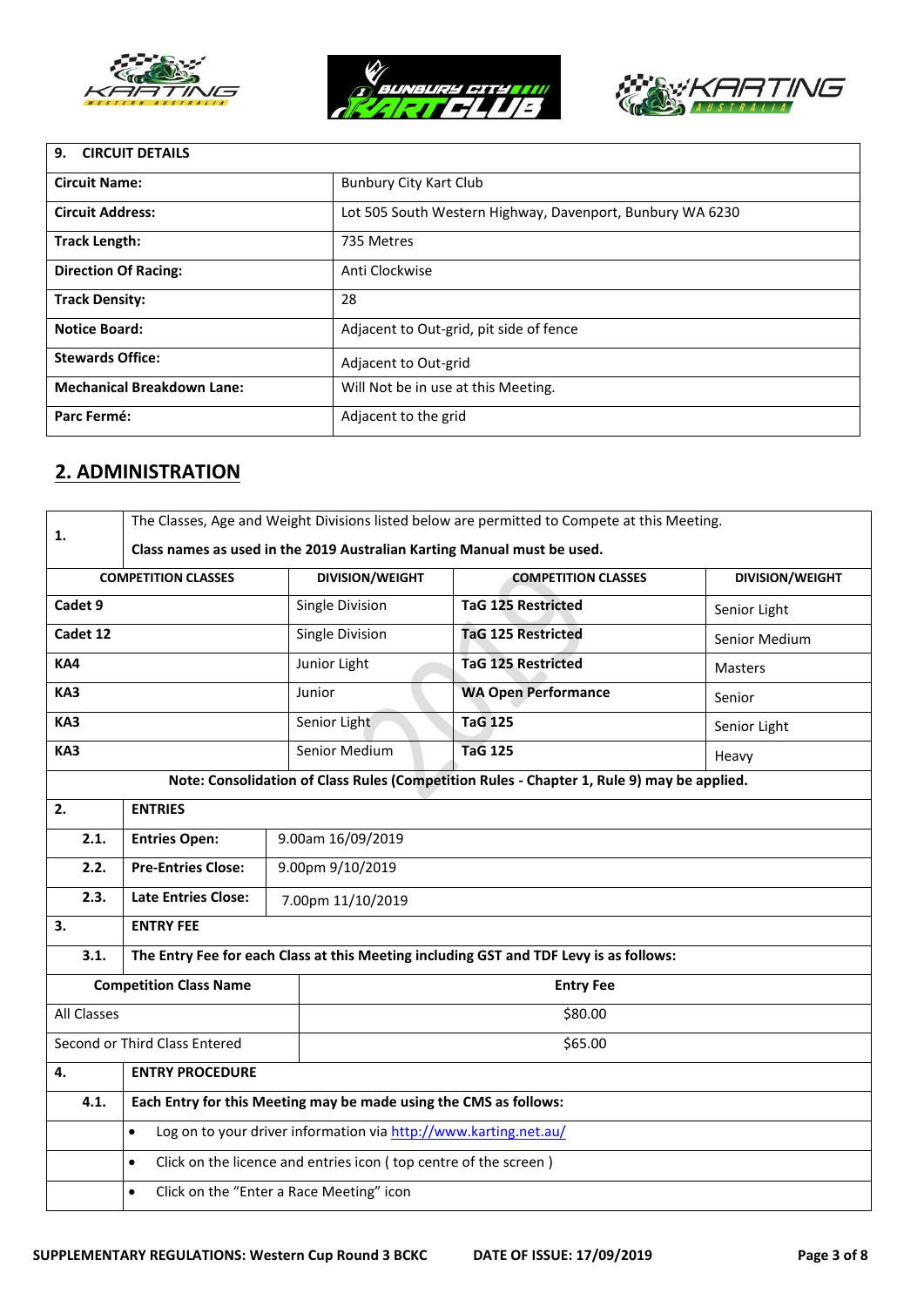





|      | Enter your log on details<br>$\bullet$                                                                                |  |  |  |  |  |
|------|-----------------------------------------------------------------------------------------------------------------------|--|--|--|--|--|
|      | Under 'My Details' functions, choose 'Pre Enter Race Meeting'<br>$\bullet$                                            |  |  |  |  |  |
|      | Choose the State in which the Meeting is being held<br>$\bullet$                                                      |  |  |  |  |  |
|      | Choose the Club who is the Organiser of the Meeting<br>$\bullet$                                                      |  |  |  |  |  |
| 4.2. | Payment of the Entry Fee can be made as follows:                                                                      |  |  |  |  |  |
|      | Credit card Payments can be made via CMS using Secure Pay ONLY                                                        |  |  |  |  |  |
|      | Payment at the Track Will be accepted for Late Entries Only.                                                          |  |  |  |  |  |
|      | If accepted, the following payment methods are available:                                                             |  |  |  |  |  |
|      | Cash<br><b>EFTPOS</b>                                                                                                 |  |  |  |  |  |
| 5.   | <b>MINIMUM ENTRIES</b>                                                                                                |  |  |  |  |  |
| 5.1. | 5 is the minimum number of pre entries which must be received for each Class and/or Division.                         |  |  |  |  |  |
|      | If insufficient entries are received for a Class and/or Division to form in its own right, the Compulsory Competition |  |  |  |  |  |
| 5.2. | Classes will be Consolidated in accordance with Competition Rules - Chapter 1, Rule 9.                                |  |  |  |  |  |
|      | Discretionary Competition Classes may be Consolidated in accordance with the Rules or cancelled at the discretion     |  |  |  |  |  |
|      | of the Organiser and in accordance with the Rules.                                                                    |  |  |  |  |  |
| 5.3. | If a Class or Division is cancelled, the Entry Fee may be refunded at the discretion of the Organiser and in          |  |  |  |  |  |
|      | accordance with the Rules.                                                                                            |  |  |  |  |  |

# **3. COMPETITION**

| 1.   | <b>FORMAT OF RACING</b>                                                      |                                                                                                |        |       |         |                                                                  |         |                                                                                       |  |  |
|------|------------------------------------------------------------------------------|------------------------------------------------------------------------------------------------|--------|-------|---------|------------------------------------------------------------------|---------|---------------------------------------------------------------------------------------|--|--|
| 2.   | Practice                                                                     | 1 Practice session/s of 5 minutes per class in race order will be held.                        |        |       |         |                                                                  |         |                                                                                       |  |  |
|      |                                                                              | There will be Timed Qualifying at this Event.                                                  |        |       |         |                                                                  |         |                                                                                       |  |  |
| З.   | Qualifying                                                                   |                                                                                                |        |       |         | There will be one (1) standalone Qualifying session of 6 minutes |         |                                                                                       |  |  |
|      |                                                                              |                                                                                                |        |       |         |                                                                  |         | The order of Karts on the grid for the commencement of Qualifying must be random – no |  |  |
|      |                                                                              | high/low numbers)                                                                              |        |       |         |                                                                  |         |                                                                                       |  |  |
| 4.   | Heats &<br>Final                                                             | The system of gridding will be in accordance with State Regulations - Cup Competition Format 5 |        |       |         |                                                                  |         |                                                                                       |  |  |
| 5.   | <b>DISTANCES</b>                                                             |                                                                                                |        |       |         |                                                                  |         |                                                                                       |  |  |
|      | Heat 1                                                                       | 12 laps                                                                                        | Heat 2 |       | 12 laps | Heat 3                                                           | 15 laps | Final<br>18 laps                                                                      |  |  |
| 6.   | <b>ACCESS TO CIRCUIT</b>                                                     |                                                                                                |        |       |         |                                                                  |         |                                                                                       |  |  |
| 6.1. | Competitors will be permitted to enter the Circuit from 6.30am on 12/10/2019 |                                                                                                |        |       |         |                                                                  |         |                                                                                       |  |  |
| 7.   | <b>DRIVERS BRIEFING</b>                                                      |                                                                                                |        |       |         |                                                                  |         |                                                                                       |  |  |
| 7.1  | DATE:                                                                        | 12/10/2019                                                                                     |        | TIME: | 9.30am  | <b>LOCATION:</b>                                                 |         | Outside Stewards Room                                                                 |  |  |
| 8.   | <b>FUEL</b>                                                                  |                                                                                                |        |       |         |                                                                  |         |                                                                                       |  |  |
| 8.1. | PULP and E10 PULP is the only fuel permitted to be used at this Meeting.     |                                                                                                |        |       |         |                                                                  |         |                                                                                       |  |  |
| 8.2. | Control Fuel Will Not be used at this Meeting.                               |                                                                                                |        |       |         |                                                                  |         |                                                                                       |  |  |
| 9.   | <b>TIMETABLE</b>                                                             |                                                                                                |        |       |         |                                                                  |         |                                                                                       |  |  |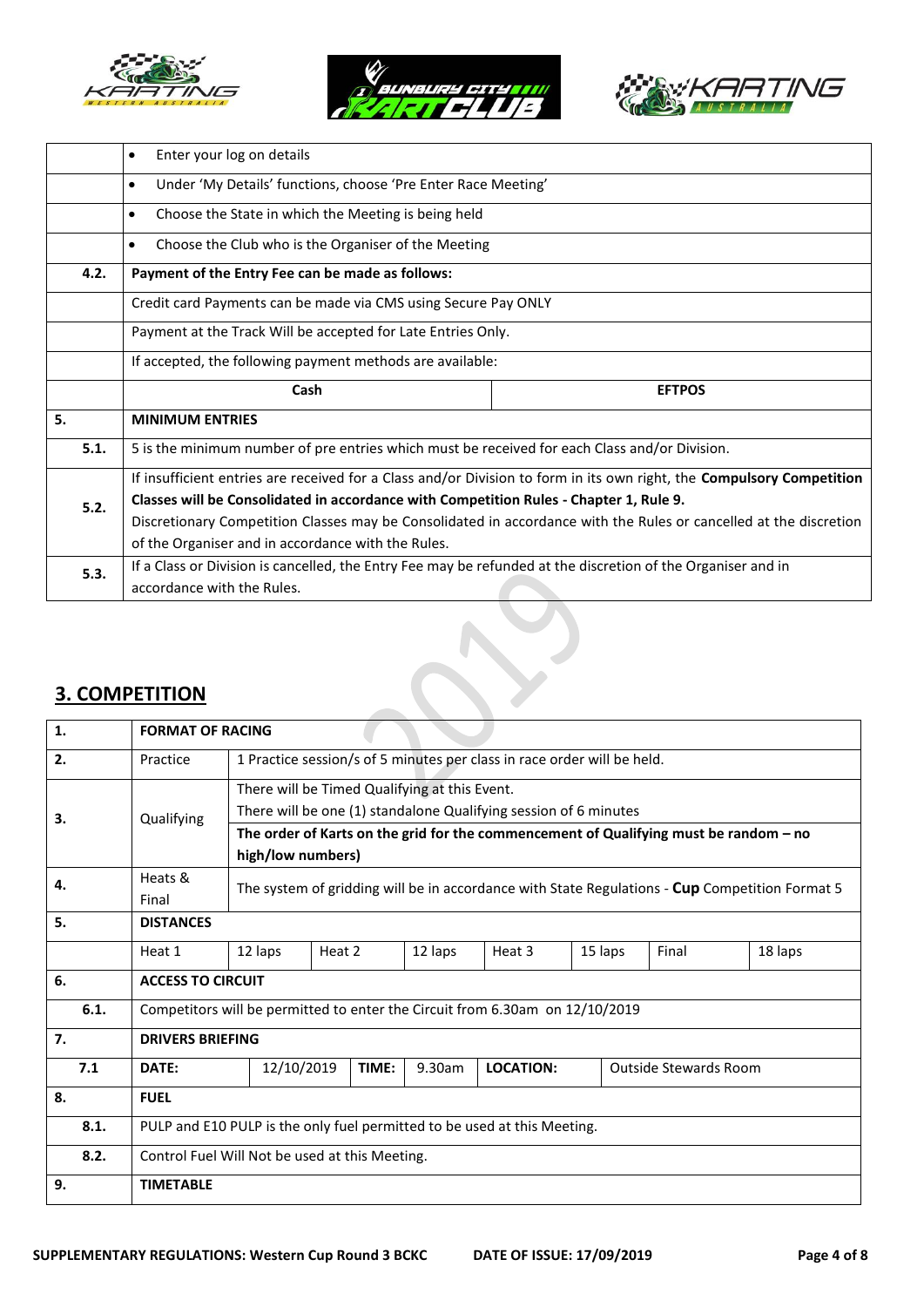





| Friday 11/10/2019                                                                                                                                                       |                                                                        |                                                                                                                                                                                                         |  |  |
|-------------------------------------------------------------------------------------------------------------------------------------------------------------------------|------------------------------------------------------------------------|---------------------------------------------------------------------------------------------------------------------------------------------------------------------------------------------------------|--|--|
| <b>Time</b>                                                                                                                                                             |                                                                        | <b>Activity</b>                                                                                                                                                                                         |  |  |
| 9.00am                                                                                                                                                                  |                                                                        | Gates and canteen open                                                                                                                                                                                  |  |  |
| 10.00am to 9.00pm                                                                                                                                                       |                                                                        | Unofficial practice for all classes                                                                                                                                                                     |  |  |
|                                                                                                                                                                         |                                                                        | Driver Registration in Steward's Office                                                                                                                                                                 |  |  |
|                                                                                                                                                                         |                                                                        | Scrutineering for all P Platers and karts with restrictors                                                                                                                                              |  |  |
|                                                                                                                                                                         |                                                                        | <b>Tech School</b>                                                                                                                                                                                      |  |  |
|                                                                                                                                                                         |                                                                        | Steward/Official School                                                                                                                                                                                 |  |  |
|                                                                                                                                                                         |                                                                        |                                                                                                                                                                                                         |  |  |
| <b>Time</b>                                                                                                                                                             |                                                                        | <b>Activity</b>                                                                                                                                                                                         |  |  |
| 6.30am                                                                                                                                                                  |                                                                        | Gates and canteen open                                                                                                                                                                                  |  |  |
|                                                                                                                                                                         |                                                                        | <b>Driver Registration</b>                                                                                                                                                                              |  |  |
| 7.00am to 7.45am                                                                                                                                                        |                                                                        | Scrutineering                                                                                                                                                                                           |  |  |
| 8.00am to 9.20am                                                                                                                                                        |                                                                        | Official Practice x1 session in race order - 5 minutes per class                                                                                                                                        |  |  |
| 9.15am                                                                                                                                                                  |                                                                        | <b>Officials Brief</b>                                                                                                                                                                                  |  |  |
| 9.30am                                                                                                                                                                  |                                                                        | <b>Drivers Briefing</b>                                                                                                                                                                                 |  |  |
| 10.00am                                                                                                                                                                 |                                                                        | Qualifying                                                                                                                                                                                              |  |  |
| 11.48am -5.24pm approx                                                                                                                                                  |                                                                        | Racing                                                                                                                                                                                                  |  |  |
|                                                                                                                                                                         |                                                                        | Officials break - may be amended/cancelled/restructured dependant on need                                                                                                                               |  |  |
|                                                                                                                                                                         |                                                                        | Racing Continues until completion of event                                                                                                                                                              |  |  |
| Presentations ASAP after conclusion of racing                                                                                                                           |                                                                        |                                                                                                                                                                                                         |  |  |
|                                                                                                                                                                         |                                                                        |                                                                                                                                                                                                         |  |  |
| 2.00pm                                                                                                                                                                  |                                                                        | Track and Pit Area closed to all other than club members.                                                                                                                                               |  |  |
| <b>TROPHIES &amp; PRIZES</b>                                                                                                                                            |                                                                        |                                                                                                                                                                                                         |  |  |
|                                                                                                                                                                         | Trophies for 1 <sup>st</sup> , 2 <sup>nd</sup> & 3 <sup>rd</sup> place |                                                                                                                                                                                                         |  |  |
| \$20.00 from each driver's entry at each race meeting will go towards a Series Mega Prize Pool to                                                                       |                                                                        |                                                                                                                                                                                                         |  |  |
| 10.2.<br>be drawn amongst all driver entries at the Final Round of the Series. Each driver will receive an<br>entry into the end of the year prize draw per nomination. |                                                                        |                                                                                                                                                                                                         |  |  |
|                                                                                                                                                                         |                                                                        | Dunlop, MG and Bridgestone Sponsorship                                                                                                                                                                  |  |  |
|                                                                                                                                                                         |                                                                        | For all drivers using Dunlop, MG or Bridgestone tyres at this meeting your name will be put in a                                                                                                        |  |  |
|                                                                                                                                                                         |                                                                        | At trophy presentation a name will be drawn out for the Dunlop, MG and Bridgestone classes.                                                                                                             |  |  |
|                                                                                                                                                                         |                                                                        | That driver will receive a set of tyres for their respective class.<br>The driver has to be present at trophy presentation to receive their prize.                                                      |  |  |
|                                                                                                                                                                         |                                                                        | 5.00pm to 7.00pm<br>5.00pm to 7.00pm<br>Evening - Time TBC<br>Evening - Time TBC<br>Saturday 12/10/2019<br>7.00am to 7.30am<br>5.24-6.00pm approx<br>6.00pm approx<br><b>Sunday 13/10/2019</b><br>draw. |  |  |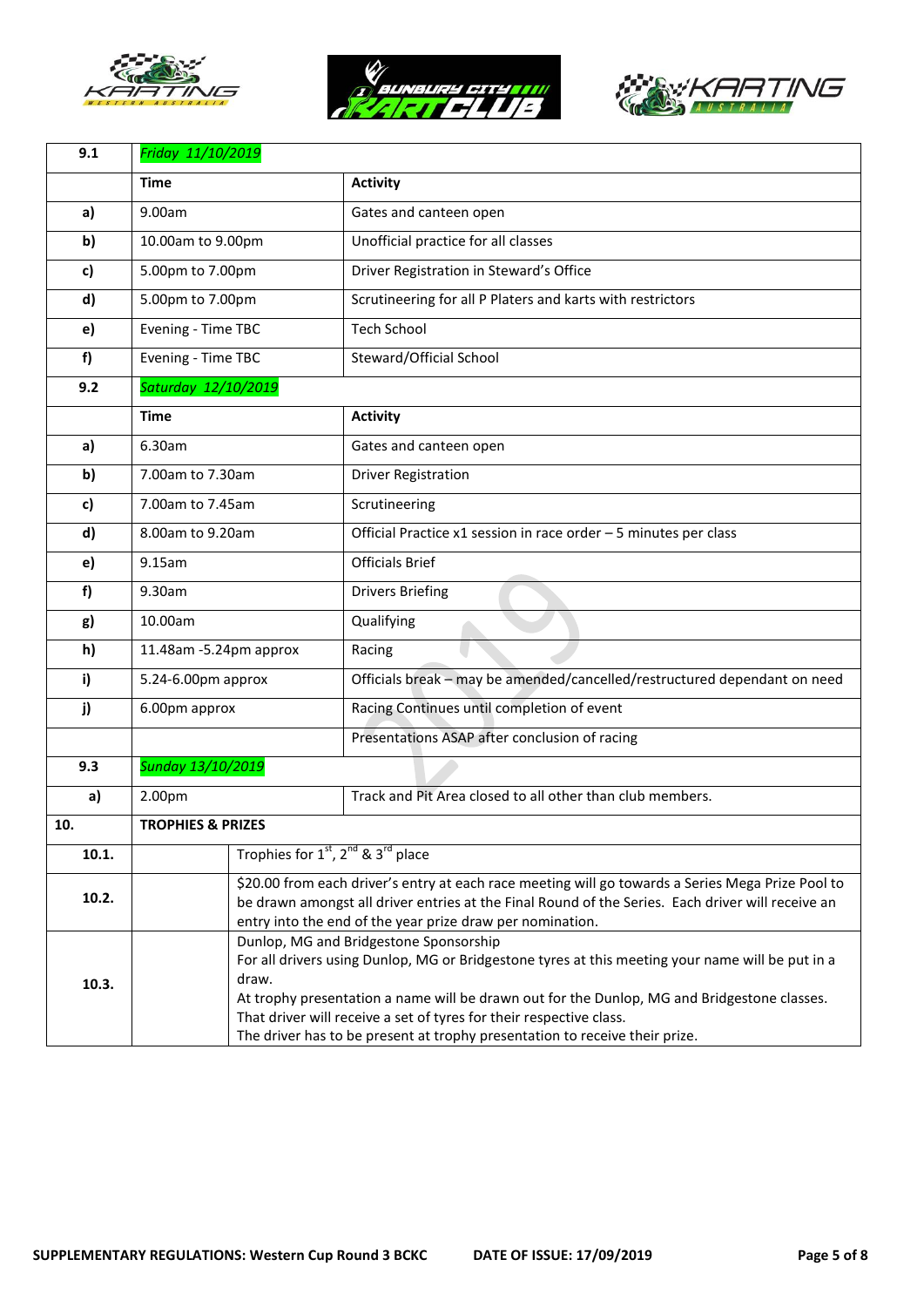





# **4. CIRCUIT SPECIFIC REQUIREMENTS**

| 1.   | <b>PADDOCK ALLOCATION</b>                                                                                          |
|------|--------------------------------------------------------------------------------------------------------------------|
|      | Paddock allocation Will Not occur for the Meeting                                                                  |
| 2.   | <b>MEDICAL SERVICES</b>                                                                                            |
| 2.1. | Any Medical assistance that is required outside of the operating hours when Kart's are not on the Race Track       |
|      | please contact 000. The address to give to the Emergency Services is:                                              |
|      | "Your Specific Location"                                                                                           |
|      | <b>Bunbury City Kart Club</b>                                                                                      |
|      | Lot 505 South Western Highway, Davenport, Bunbury, WA 6230                                                         |
| 3.   | <b>KART RETRIEVAL</b>                                                                                              |
| 3.1. | Pit Crew with trolleys will not be given access to the Circuit during Qualifying and Racing.                       |
| 3.2. | Retrieval of Karts is at the discretion of the Clerk of the Course                                                 |
| 3.3. | Pit Crew must only enter the Circuit when permitted by the Grid Marshal and then only if wearing a HIGH            |
|      | VISIBILITY SAFETY VEST on the upper torso.                                                                         |
| 3.4. | Karts can be retrieved via the In and Out grids at the Grid Marshal direction                                      |
| 4.   | <b>ADDITIONAL VENUE REQUIREMENTS</b>                                                                               |
| 4.1. | Subject to any applicable laws which may govern the access of animals, including but not limited to guide dogs,    |
|      | no animals are allowed anywhere within the facility.                                                               |
| 4.2. | No dumping of Fuel or Tyres, please take with you when you leave.                                                  |
| 4.3. | No unlicenced driving of motor vehicles permitted at the Circuit.                                                  |
|      | No motorised scooters, none motorized scooters, remote controlled vehicles, mini bikes, roller blading,            |
| 4.4. | skateboards, bicycles and tricycles allowed at the complex during the entire Meeting. Officials may confiscate any |
|      | such items for the duration of the Meeting.                                                                        |
| 4.5. | Marquees are not to be erected without consent of the Club.                                                        |
| 4.6. | Full canteen facilities available on Friday and Saturday                                                           |
| 4.7. | Clear Visors will be used at the direction of stewards                                                             |
| 4.8. | Our liquor license prohibits BYO alcohol                                                                           |
| 4.9. | All cars must be removed from the pits once trailers are parked                                                    |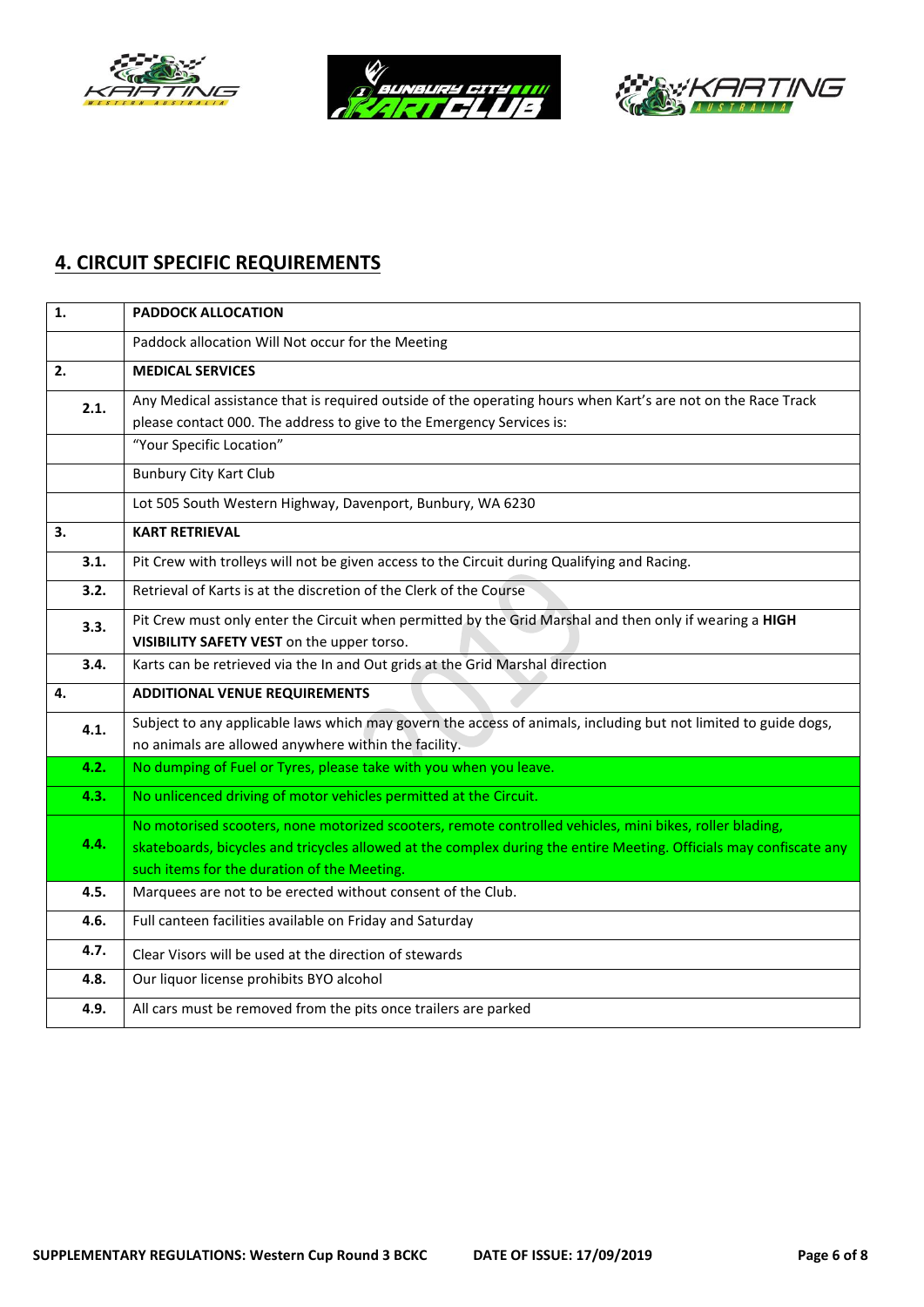





**2019 Tyre Sponsors for the Western Cup**